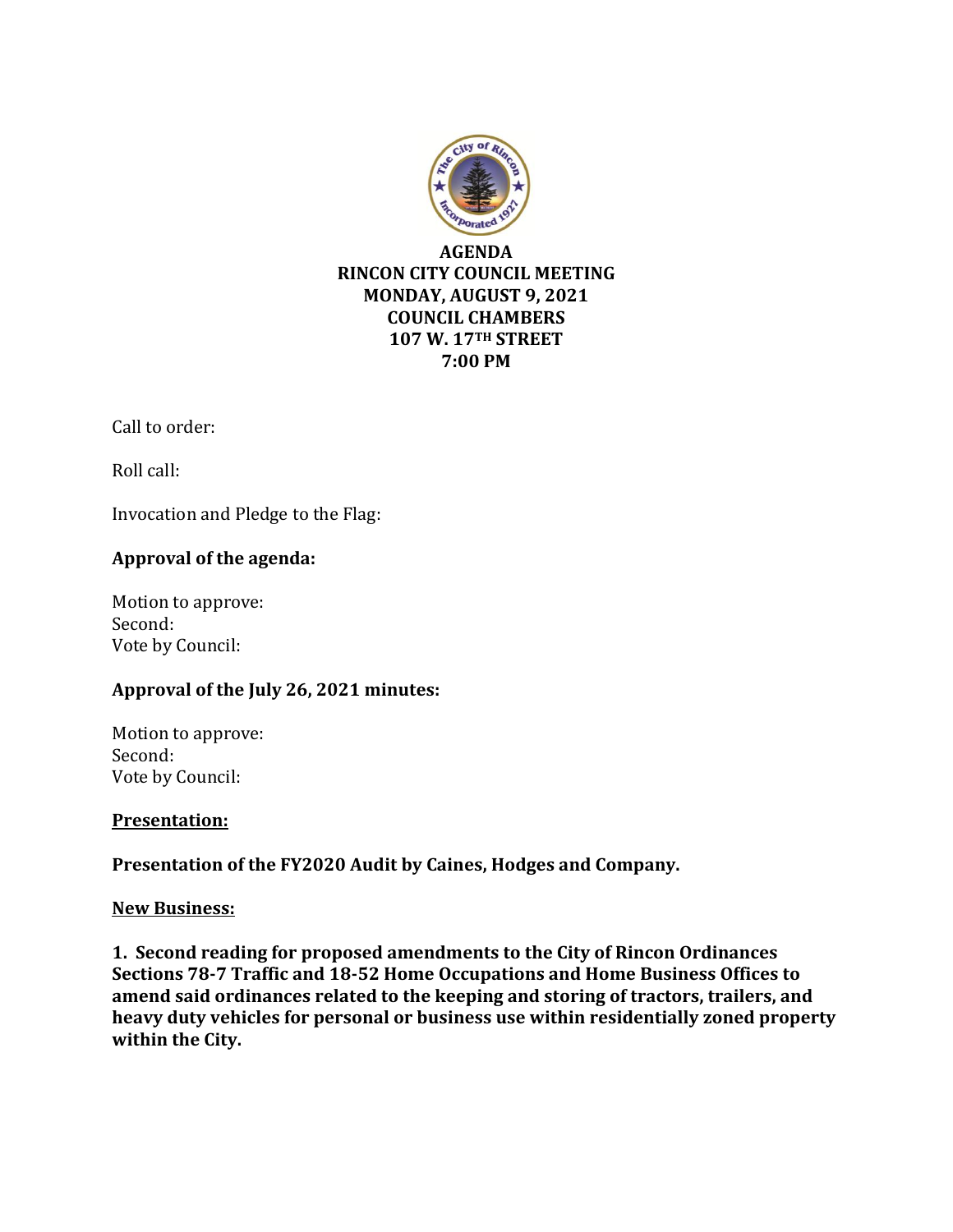Motion to approve: Second: Vote by Council:

# **2. Request approval to award the bid for the 2021 Rincon TSPLOST – Middleground Road in the amount of \$918,737.06 to Griffin Contracting, Inc.**

Motion to approve: Second: Vote by Council:

### **3. R.B. Baker Construction, a division of Reeves Construction request approval of a final pay request for the 2020 Rincon LMIG – Lexington Avenue project in the amount of \$13,929.45. LI# 320.4100.541416 and #100.4100.541246**

Motion to approve: Second: Vote by Council:

### **4. R.B. Baker Construction request approval of pay request #2 in the amount of \$172,701.12 for the 2021 Rincon TSPLOST - Georgia and Savannah Avenues.**

Motion to approve: Second: Vote by Council:

# **5. Request approval to purchase ten (10) Taser 7's from Axon Enterprise Inc in the amount of \$34,202.02. LI #302.3200.542528 and LI #100.3200.542528**

Motion to approve: Second: Vote by Council:

# **6. Request approval to surplus Police Department seized vehicles.**

Motion to approve: Second: Vote by Council:

### **7. Discussion and approval of SPLOST funded projects.**

Motion to approve: Second: Vote by Council: